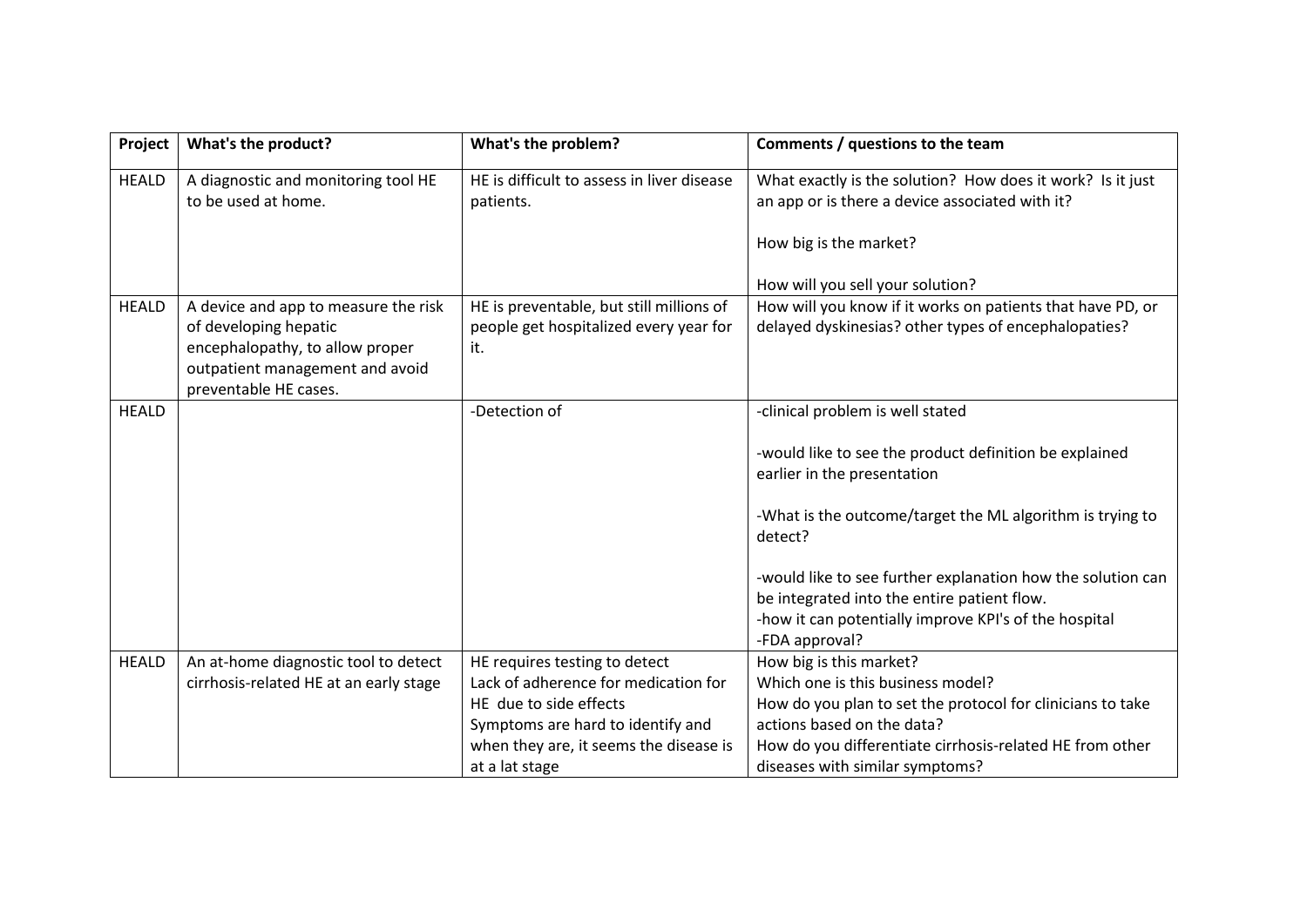|              |                                                                                                                                                             | delayed treatment can result in<br>irreversible cognitive decline                                                                                                                                                              |                                                                                                                                                                                                                                      |
|--------------|-------------------------------------------------------------------------------------------------------------------------------------------------------------|--------------------------------------------------------------------------------------------------------------------------------------------------------------------------------------------------------------------------------|--------------------------------------------------------------------------------------------------------------------------------------------------------------------------------------------------------------------------------------|
| <b>HEALD</b> | App to track cirrhosis patient<br>cognitive function to monitor decline<br>and identify before significant<br>treatment is needed because of<br>progression | People with cirrhosis have cognitive<br>issues based on toxins and they often<br>have trouble identifying that they are<br>getting increasing symptoms before<br>they become severe and significant<br>intervention is needed. | Who do you see paying for this down the road? Hospitals?<br>Is it useful in clinical trials for liver disease treatments?<br>Insurance? Benefit? Would these same tests also be<br>helpful for other cognitive tracking and decline? |
| <b>HEALD</b> | Device to diagnostic and monitoring<br>hepatic encephalopathy for an early<br>detection of HEALD patients<br>What is the added value of the APP?            | Difficulty to know when you are<br>confused.<br>Compliance of usage by patient                                                                                                                                                 | Is the APP connected to a central support team                                                                                                                                                                                       |
| <b>HEALD</b> | App to combining multiple inputs to<br>alert onset of HE                                                                                                    | Detecting early stages of hepatic<br>encephalopathy is difficult                                                                                                                                                               | Are there any other competitors in the space?<br>What algorithms are you using to provide reliable score?<br>What testing have you performed?                                                                                        |
| <b>HEALD</b> | HE diagnostic and monitoring tool of<br>patient cognative functionality at<br>home                                                                          | Detection of HE is very difficult to<br>identify. Usually when you mention it,<br>the patient is already far down the<br>desease path.                                                                                         | Very good presentation, clear concise and understandable.<br>How are you differentiating between other effects are<br>related to HE<br>If this is for early detection, how will a physician know<br>when to offer this to a patient? |
| <b>HEALD</b> | Diagnostic and monitoring tool for HE<br>patients                                                                                                           | HE patients symptoms are not<br>properly detected and when they are<br>it is usual already at a very late stage<br>that implies hospitalizations and<br>intensive care                                                         | Team? Who will developed this? Partnerships?<br>Patient adherence to this new technology                                                                                                                                             |
| <b>HEALD</b> | Tool for tracking clinical changes for<br>pts with HE to reduce readmissions<br>and keeps pts in home                                                       | Increased 30 day readmissions                                                                                                                                                                                                  | What is the prognosis/ expected life span for pts with<br>ESRD. How does using the tool keeps pts out of the<br>hospital? What tx would be done  just medication? You                                                                |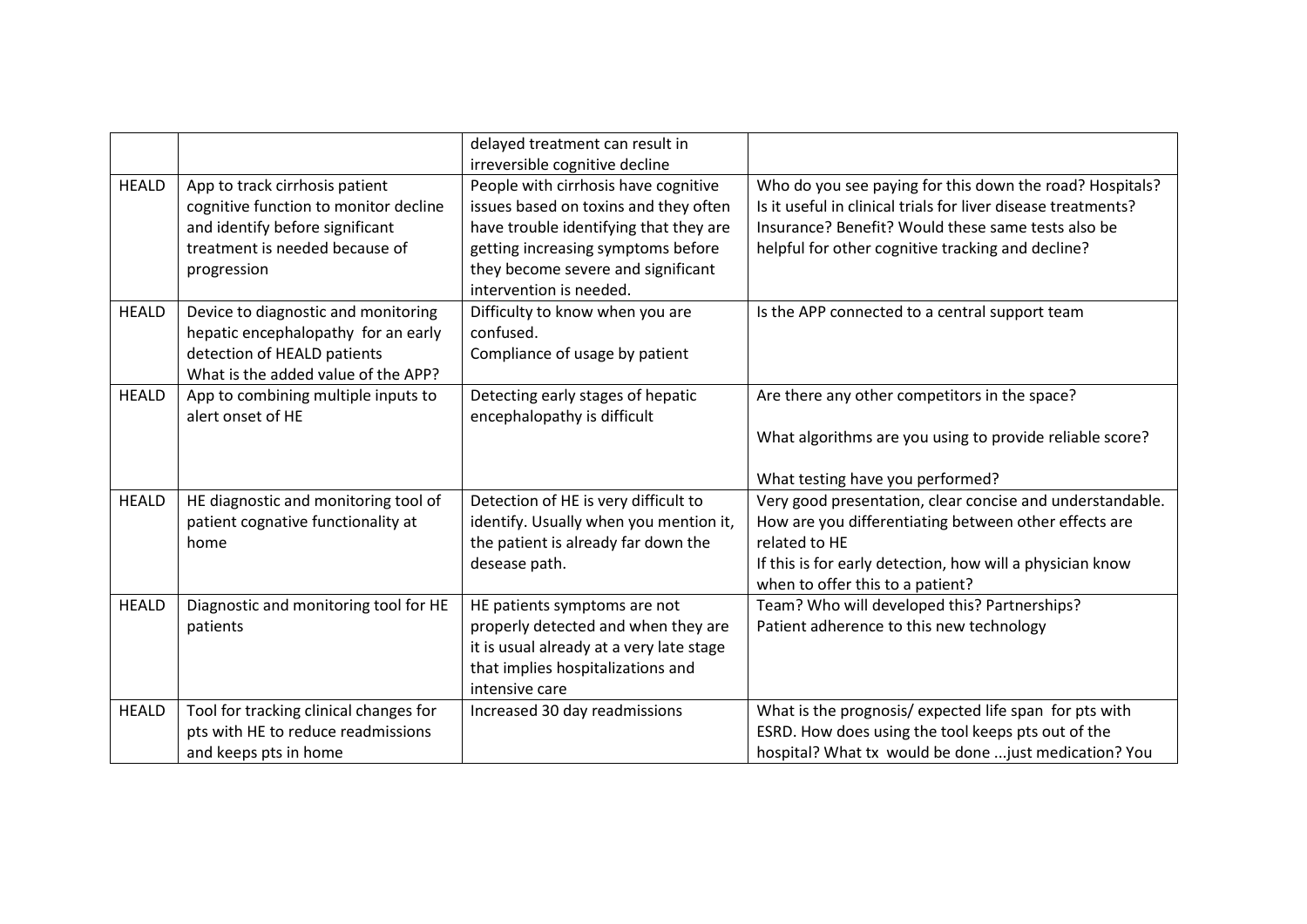|              |                                                                                                                                               |                                                                                        | are a 1st year resident that is wonderful that makes me<br>even more interested in this project.                                                                                                                                                                                                                                                                                                     |
|--------------|-----------------------------------------------------------------------------------------------------------------------------------------------|----------------------------------------------------------------------------------------|------------------------------------------------------------------------------------------------------------------------------------------------------------------------------------------------------------------------------------------------------------------------------------------------------------------------------------------------------------------------------------------------------|
| <b>HEALD</b> | An patient centered application for<br>early detection of hepatic<br>encephalopathy                                                           | Delayed recognition of HE leads to<br>avoidable hospital admissions and<br>morbidity.  | Compliance with use of mobile apps is related to response<br>burden and patient motivation. What strategies have you<br>developed to promote patient use of the device?                                                                                                                                                                                                                              |
|              |                                                                                                                                               |                                                                                        | Have you considered passive monitoring that does not<br>require patient response such as changes in activity<br>measured by accelerometer and GPS data, passive<br>monitoring of voice, etc.                                                                                                                                                                                                         |
| <b>HEALD</b> | tool to monitor for HE (does it also do<br>the intervention?)                                                                                 | reduce hospitalization rate for HE                                                     | Not sure why an app is the solution<br>Not sure what the app actually does - what information is<br>collected, what is reported, who and how is it acted on?<br>What will your early markers of success be? (a prospective<br>trial for things like reduced mortality is not the starting<br>point.)<br>Explaining a specific use case (and contrasting it with the<br>current approach) would help. |
| <b>HEALD</b> | an app for diagnosis and monitoring<br>of HE                                                                                                  | HE causes high cost and high<br>morbidity and mortality                                |                                                                                                                                                                                                                                                                                                                                                                                                      |
| <b>HEALD</b> | Digital Diagnostic to diagnose, track<br>and manage HE progression                                                                            | <b>HE</b>                                                                              | - Did you say this impact's 6k people?<br>- Are you actually doing the diagnosis?<br>- Adherence to digital intervention?                                                                                                                                                                                                                                                                            |
| <b>HEALD</b> | tool to standardized outpatient<br>measurements and outcomes for HE,<br>thereby keeping people out of<br>hospital and to have better outcomes | Currently the tools used now are not<br>multifaceted.<br>lack of early detection of HE | clear and concise                                                                                                                                                                                                                                                                                                                                                                                    |
| <b>HEALD</b> | App to monitor HE and detect early<br>symptoms of HE                                                                                          | HE is a side-effect clinical condition of<br>patients suffering from cirrhosis         | - Need to explain better why the intervention is not used<br>on everyone at risk as a prevention method                                                                                                                                                                                                                                                                                              |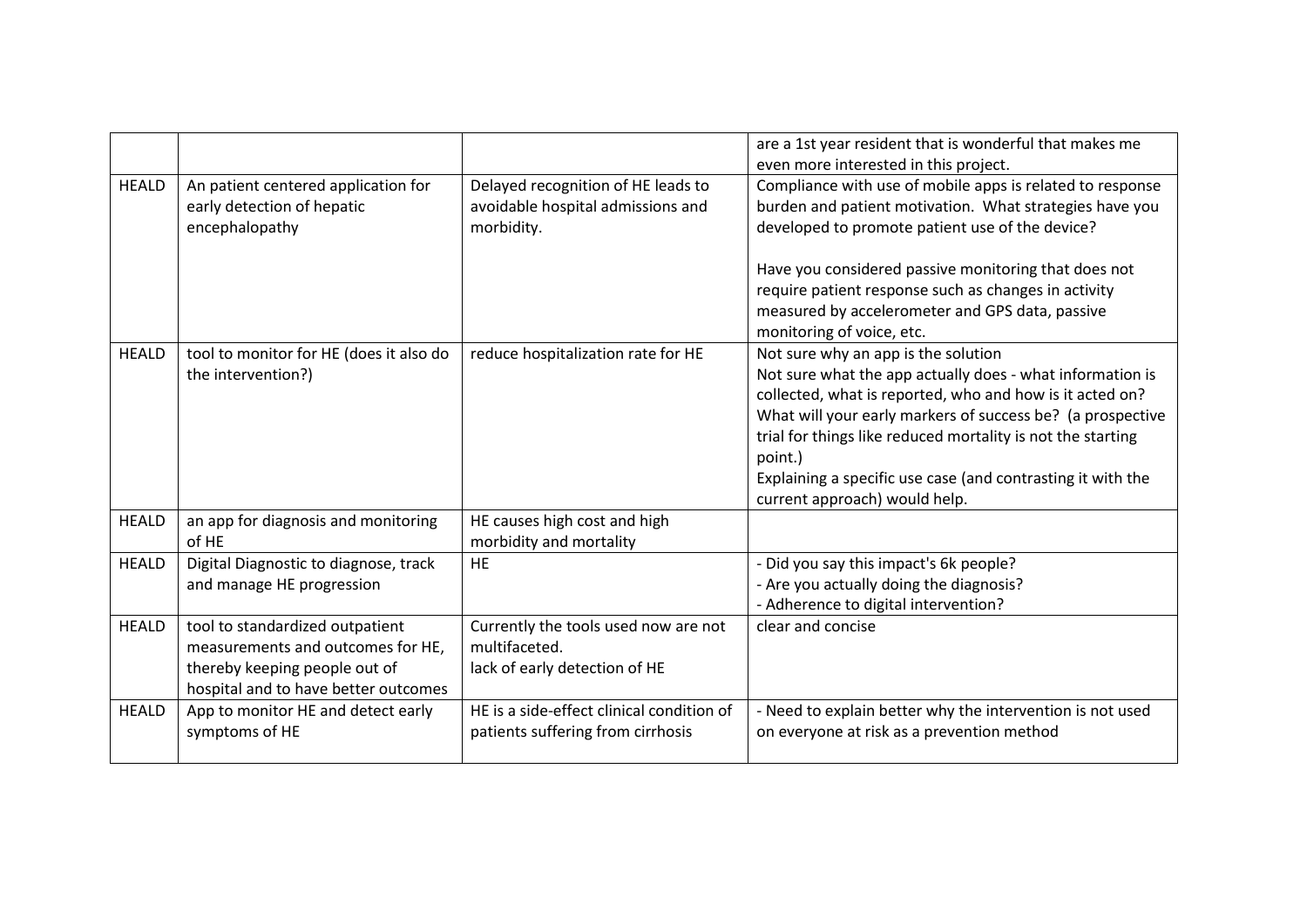|              |                                                                                                                                            |                                                                                                                                                                                                                                                                           | - Do you envision this for patients on compensated or<br>uncompensated cirrhosis? or Both?                                                                                                                                                                                                         |
|--------------|--------------------------------------------------------------------------------------------------------------------------------------------|---------------------------------------------------------------------------------------------------------------------------------------------------------------------------------------------------------------------------------------------------------------------------|----------------------------------------------------------------------------------------------------------------------------------------------------------------------------------------------------------------------------------------------------------------------------------------------------|
| <b>HEALD</b> | A diagnostic and monitoring tool for<br>Hepatic Encephalopathy. It is<br>designed for everyday, used at home,<br>through multimodal inputs | Cirrhosis has several mental<br>complications associated. The<br>diagnosis of those is complicated and<br>normally the disease is detected when<br>it is too late to find a solution. The<br>trick HEALD offers is to be able t tack<br>the disease at very early stages. | How the multimodal inputs that the system records do<br>differentiate this disease from other mental disorders?                                                                                                                                                                                    |
| <b>HEALD</b> | At home App diagnostic for HE                                                                                                              | Understanding when someone has HE<br>early in the development.                                                                                                                                                                                                            | I love the graph showing the stages of disease. Would be<br>great to add in where the drug is most helpful.<br>Why not just give the patients the drug if they are even at<br>risk of HE?<br>How else is this possible to achieve at home?<br>Is there IP that would protect you from competition? |
| <b>HEALD</b> | An app that integrates multiple<br>cognitive and locomotor inputs to<br>monitor and predict risk for HE                                    | Overt (early stages) of HE are often<br>missed                                                                                                                                                                                                                            | How do you know that this will work?<br>Have you tested the individual components?<br>What training data will you use?<br>What population gets HE and will this work for them (do<br>they use smart phones)?                                                                                       |
| <b>HEALD</b> | Hepatic Encephalopathy App for Liver<br><b>Disease</b>                                                                                     | Hepatic Encephalopathy is<br>problematic because liver disease<br>affects cognitive function.<br>Consequently, it is important to detect<br>early in disease and monitor the<br>condition                                                                                 | Could a similar app be useful for patients with dementia,<br>perhaps early stages or other types of confusion.                                                                                                                                                                                     |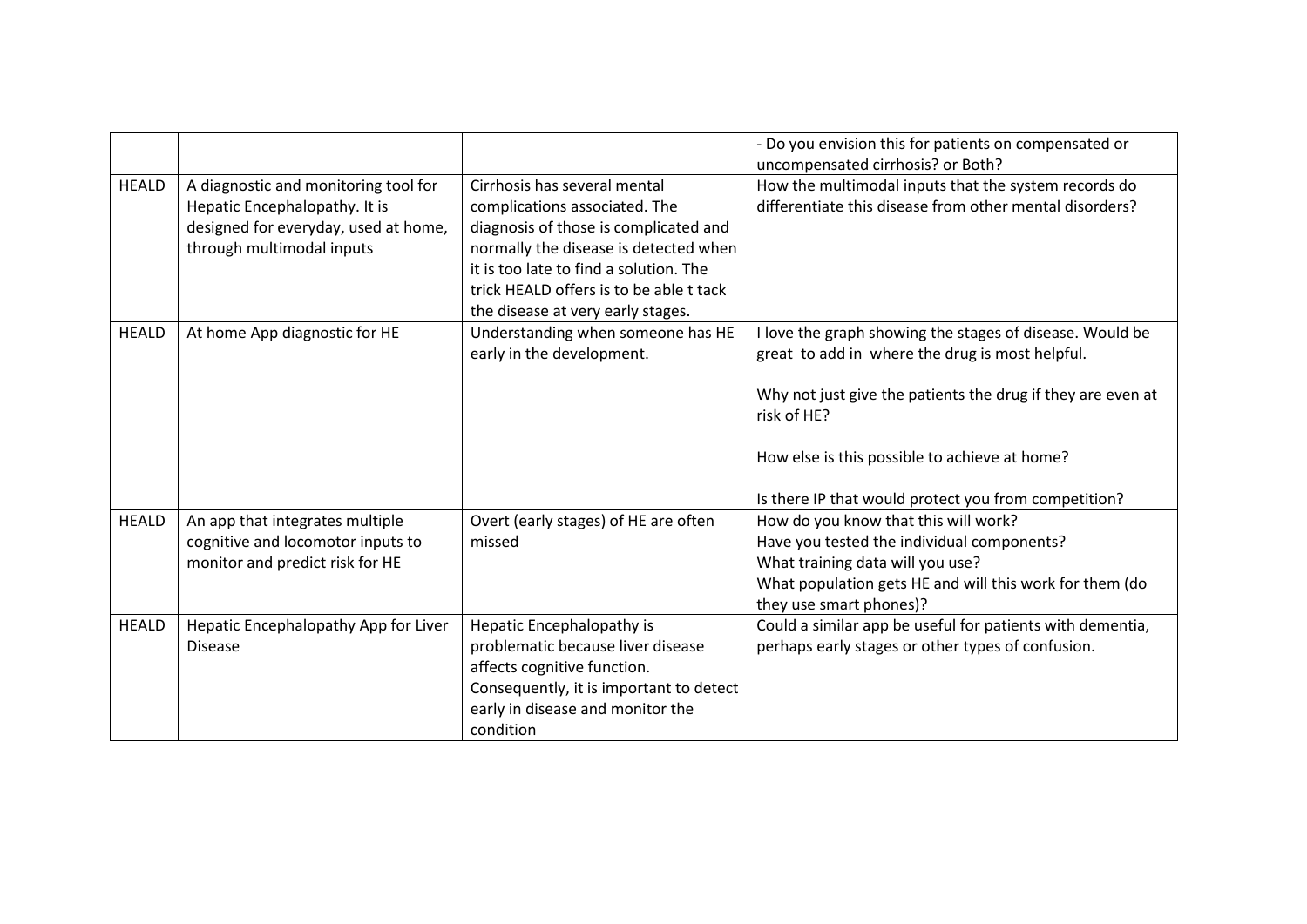| <b>HEALD</b> | An app for patients to improve HE<br>outcomes                                     | HE is difficult to predict and symptoms<br>are difficult to monitor via<br>conventional methods, leading to<br>many hospitalizations, decrease in<br>quality of life, and mortality                 | Is this an active or passive monitoring device, and if the<br>former, how do you ensure compliance? The presentation<br>started very strong; details at the end were a bit weaker.                                                                                                                                                                       |
|--------------|-----------------------------------------------------------------------------------|-----------------------------------------------------------------------------------------------------------------------------------------------------------------------------------------------------|----------------------------------------------------------------------------------------------------------------------------------------------------------------------------------------------------------------------------------------------------------------------------------------------------------------------------------------------------------|
| <b>HEALD</b> | App (as monitoring tool)                                                          | hard to recognize cognitive decline                                                                                                                                                                 | clinical study: how would you approach the comparison<br>study (your solution to standard of care), how long would<br>the study be?                                                                                                                                                                                                                      |
| <b>HEALD</b> | sensor integrated app                                                             |                                                                                                                                                                                                     | how will you calibrate your sensors and app performance<br>with respect to the performance                                                                                                                                                                                                                                                               |
| <b>HEALD</b> | an app to monitor hepatic<br>encephalopathy at home                               | Difficulty in monitoring hepatic<br>encephalopathy before requiring<br>hospitalization                                                                                                              | Such a great tool! Would family members be expected to<br>help patients and make sure they do it. Perhaps if a patient<br>forgets to do it then a family member can be texted.<br>Forgetting to do it might be a symptom of hepatic<br>encephalopathy that caregivers might need to know. Or<br>the results can be sent to caregivers or family members. |
| <b>HEALD</b> | Signal Monitoring for people with<br>cirrosis.                                    | People that develop liver disease are<br>undermonitored and when they come<br>to a certain stage, their lives are at risk<br>and its difficult for them to ask for<br>help, because of the symptoms |                                                                                                                                                                                                                                                                                                                                                          |
| <b>HEALD</b> | app for tracking HE                                                               |                                                                                                                                                                                                     | How does the progression of HE map against hepatic<br>decline? How many pts and at what stages of disease?<br>Why aren't patients treated prophylactically? Can you<br>partner with a company that makes the treatment to do<br>your PoC?                                                                                                                |
| <b>HEALD</b> | A diagnostic and monitoring tool that<br>is app-based for patient/consumer<br>use | Liver dysfunction (hepatic<br>encephalopathy) causes Neuro<br>cognitive problems and other<br>physiologic issues; needs to be<br>detected early in order to reverse                                 | How would patients know when to start the program?<br>Who is the target audience? How does one know he/she is<br>susceptible? Are there any similar efforts that would be<br>potentially competitive? How does the app work? What<br>data are tracked? What does it look like? Do biomarkers                                                             |